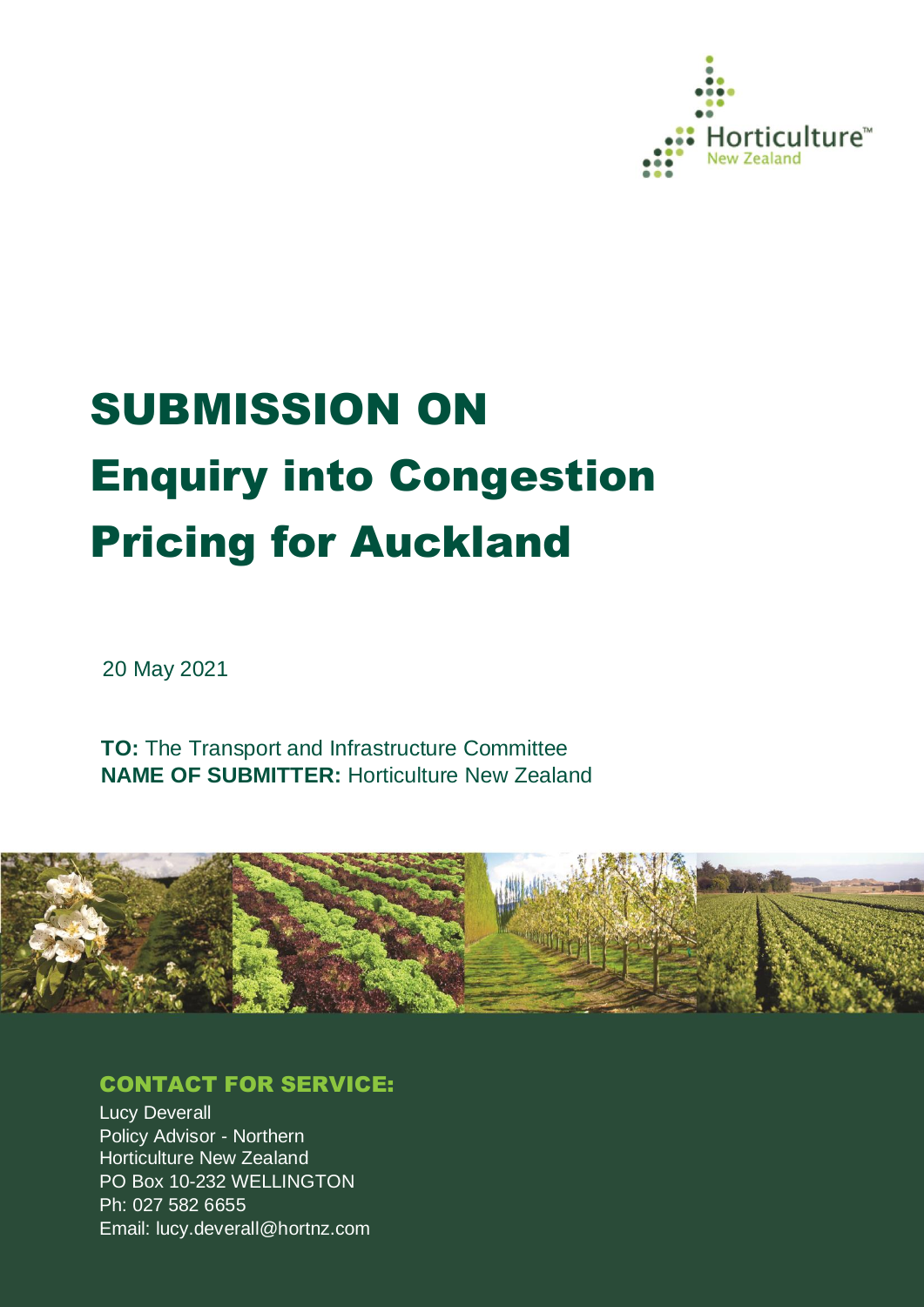## **Introduction**

Horticulture New Zealand (HortNZ) thanks the Transport and Infrastructure Committee for the opportunity to submit on the Congestion Question and welcomes any opportunity to work with the Committee and Auckland Council to discuss our submission.

HortNZ wishes to be heard in support of our submission and would be prepared to consider presenting our submission in a joint case with others making a similar submission at any hearing.

The details of HortNZ's submission and decisions we are seeking from the Committee are set out below.

## **Background to HortNZ**

HortNZ advocates for and represents the interests of 6000 commercial fruit and vegetable growers in New Zealand, who grow around 100 different crop types and employ over 60,000 workers. Land under horticultural crop cultivation in New Zealand is calculated to be approximately 120,000 hectares.

It should also be acknowledged that it is not just the economic benefits associated with horticultural production that are important. The rural economy supports rural communities and rural production defines much of the rural landscape. Food production values provide a platform for long term sustainability of communities, through the provision of food security. The essential service that horticulture provides has been further highlighted through the Covid-19 response.

HortNZ's purpose is to create an enduring environment where growers thrive. This is done through enabling, promoting and advocating for growers in New Zealand.

## **Executive summary**

HortNZ supports the primary aim of the proposed congestion pricing, which is "to change people's behaviour and subsequently allow part of the road network to operate more efficiently". However, we believe that the impact to businesses has not adequately been assessed. At a regional level, there is a net benefit in profit for business. However, at a local board level, analysis shows businesses in Franklin and Rodney will experience an increase in cost. These areas are prominent horticultural areas, and it is not clear that the cost-benefit assessment has considered the cumulative regulatory costs applied to agricultural industries such as horticulture.

Key submission points:

- HortNZ opposes separate values for different vehicle classes and seeks a standard value for all.
- Support proposed revenue use if one standard value applies to all vehicle classes. If separate values are applied to freight, then revenue should also be utilised to provide suitable alternative transport modes. A rail hub near Pukekohe connecting to Auckland and Tauranga Ports would significantly reduce road freight movements through Auckland.
- HortNZ opposes congestion pricing as a revenue generating mechanism. Legislation should clearly outline the purpose of congestion pricing which should be to alleviate congestion. Revenue should be limited to supporting alternative modes of transport and mitigations for vulnerable communities.
- HortNZ supports a pilot study to test technology, process and impact.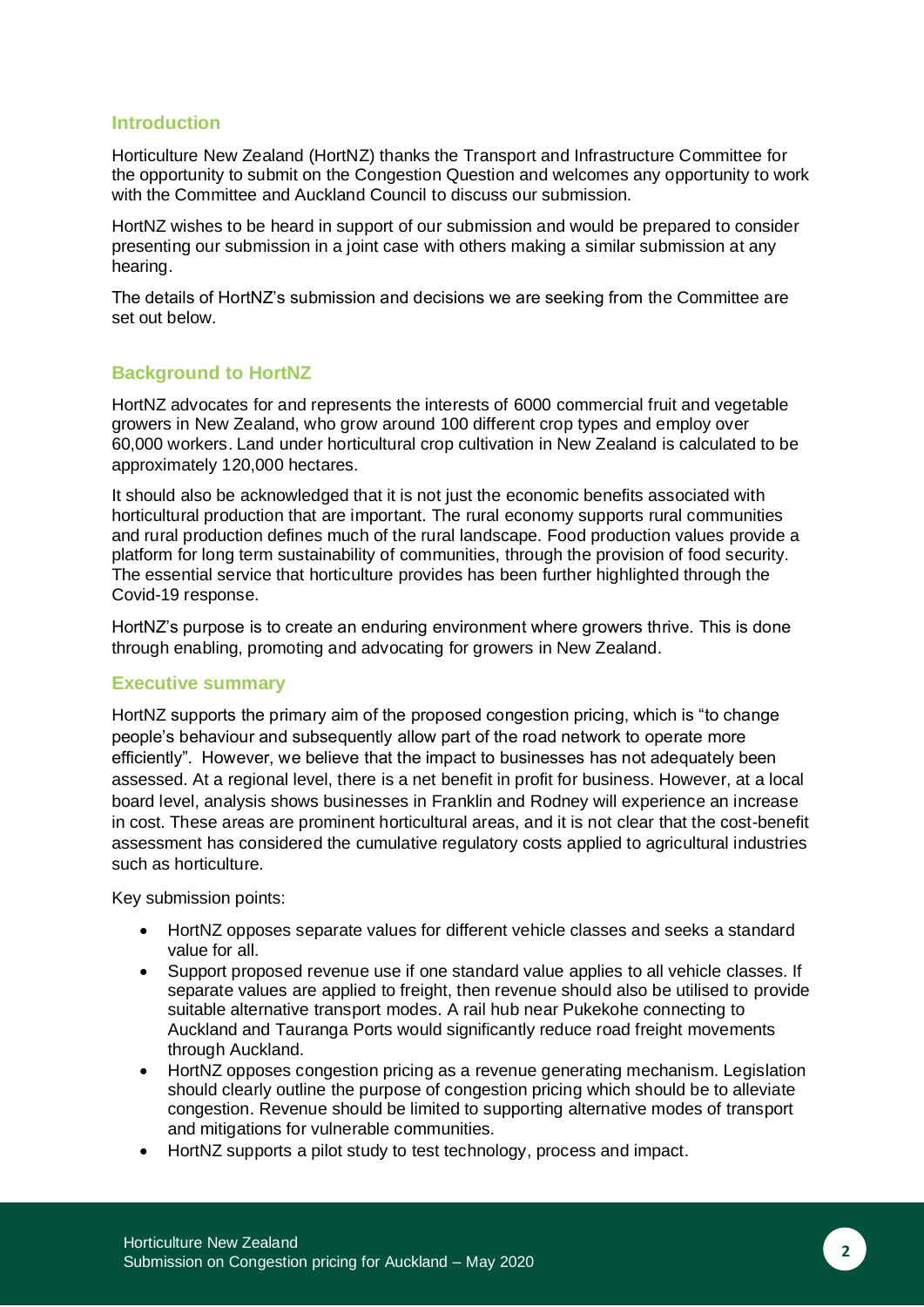## SUBMISSION

## **Business impacts:**

The technical reports conclude that regionally, the benefit incurred from travel time savings will significantly exceed the cost of congestion charges. The MRCagney report (December 2018) states that the reduction in value lost to travel time is likely to result in reduced cost of service and assumes that savings made will provide a profit to businesses.

However, when broken down geographically, the benefit is not equally distributed. In particular, the Franklin and Rodney Local Board areas both incur an increase in costs (0.4% and 1.3% respectively)<sup>1</sup>. Land use in these areas is predominately agricultural, including horticulture. Franklin contains the "Pukekohe Hub", one of New Zealand's largest vegetable producing areas, producing 26% of New Zealand's value of vegetables<sup>2</sup>. There are times of the year when the hub supplies the whole of New Zealand for certain vegetables such as carrots and leafy greens.

It is also unclear whether the analysis has accounted for existing and future regulatory costs of meeting a broad range of environmental outcomes, particularly for agricultural activities. These costs relate to the Emissions Trading Scheme, Regional Fuel Tax, National Policy Statement on Freshwater Management (NPSFM), National Environmental Standards for Freshwater (NESFM), National Policy Statement for Indigenous Biodiversity (NPSIB) and forthcoming climate change legislation/policy to meet emissions budgets.

Examples of costs associated with meeting regulatory outcomes include:

- Freshwater Farm Plans<sup>3</sup> are anticipated to cost up to \$5,000 to prepare. There will be additional costs associated with implementation and on-going maintenance, plus annual auditing costs.
- Council's forthcoming plan changes under the NPSFM and future NPSIB will incur further costs as they will include requirements for new works such as the construction of wetlands, additional sediment traps or bunds, setbacks and indigenous tree planting.
- The ETS price has been on the rise for example, increasing from \$25 in December 2019 to almost \$38 by the end of December 2020, per New Zealand Unit paid on gas, coal and other fossil fuels. Recent changes to the ETS provide a strong signal that the carbon price will continue to trend upwards.

For production of fresh fruit and vegetables to remain economically viable, the price of fresh produce will need to increase. The congestion pricing proposal includes mitigations for low income households, such as discounts. However, given the likely increases in food prices, it is unclear whether such mitigations will improve the position of these vulnerable communities in accessing fresh fruit and vegetables. Low income households are already struggling to access fresh produce. In 2019/2020, only 33.5% of New Zealand adults and 44.1% of children met the recommended daily fruit and vegetable intake<sup>4</sup>. This is a 5%

<sup>1</sup> Congestion Pricing Options for Auckland: analysis of distributional effects. MRCagney, December 2018 <sup>2</sup> New Zealand's Food Story. The Pukekohe Hub. Deloitte. 2018.

http://www.hortnz.co.nz/assets/Deloitte/NewZealands-food-story-The-Pukekohe-hub.pdf

<sup>&</sup>lt;sup>3</sup> expected to become mandatory under Part 9A of the Resource Management Act as a key tool for achieving the NPSFM and NESFM.

<sup>4</sup> Annual Update of Key Results 2019/2020: New Zealand Health Survey. Ministry of Health